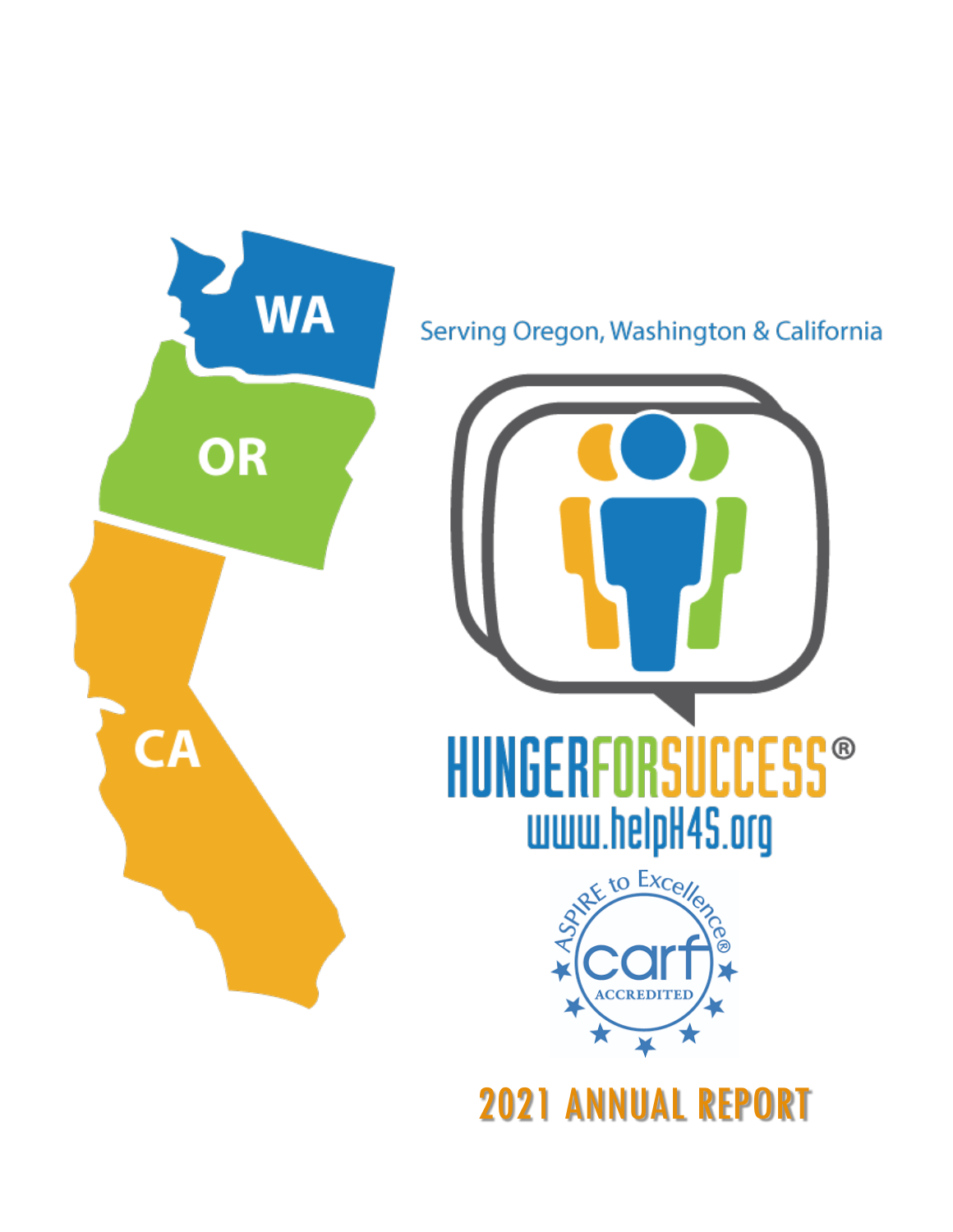## A bounce back year

Dear participants, supporters, and community stakeholders,

2021 was a bounce back year for helping people with low or no income find and keep a family wage job. In 2020, we assisted 15 people with our job mentoring program. In 2021, we assisted 24 people, a significant growth for our services.

While the employment market continues to change and adjust to our current economy, **Hunger For Success** is able to provide 21<sup>st</sup> century solutions to help those in need re-enter the workforce.

As we celebrate our seventh year of service, we want to thank all of those individuals and foundation who have supported our mission throughout the years. Your support has allowed our services to continue during a time where other services were not available during the pandemic. This report will summarize our performance for 2021 and how we will work to improve our services to the communities we serve.

At your service,

Brad Lebowsky President and Chair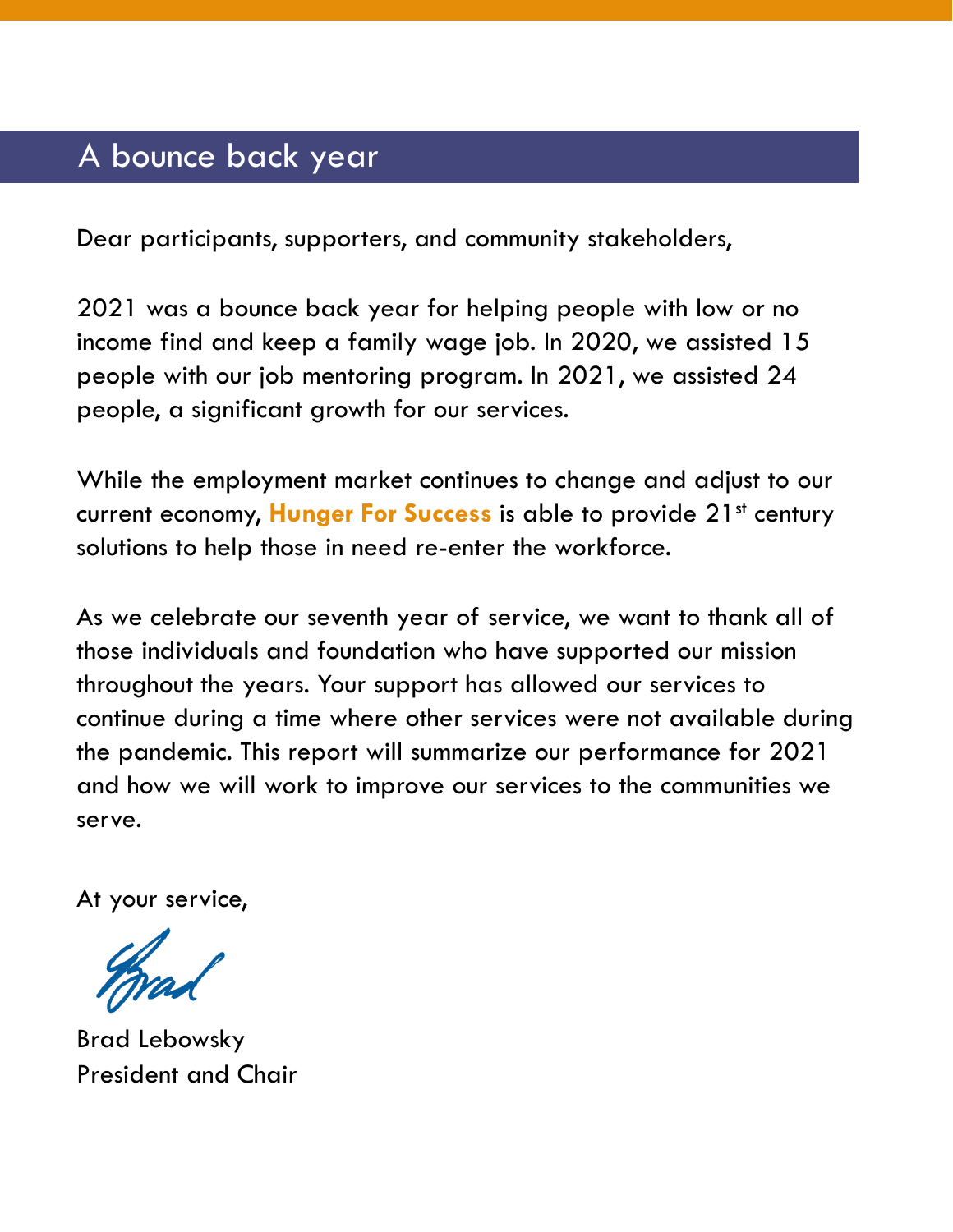

*" Hunger for Success has been a light for me in some pretty trying times."*

## **COMMUNITY ENGAGEMENT**

| Contacts                    | 2021<br>145 | 2020<br>120 | 2019<br>135 | 2018<br>110 |
|-----------------------------|-------------|-------------|-------------|-------------|
| Persons<br>Served           | 139         | 124         | 124         | 78          |
| Social Media<br>Impressions | 35,736      | 33,010      | 32,136      | 31,728      |

Podcast Downloads : 2,311

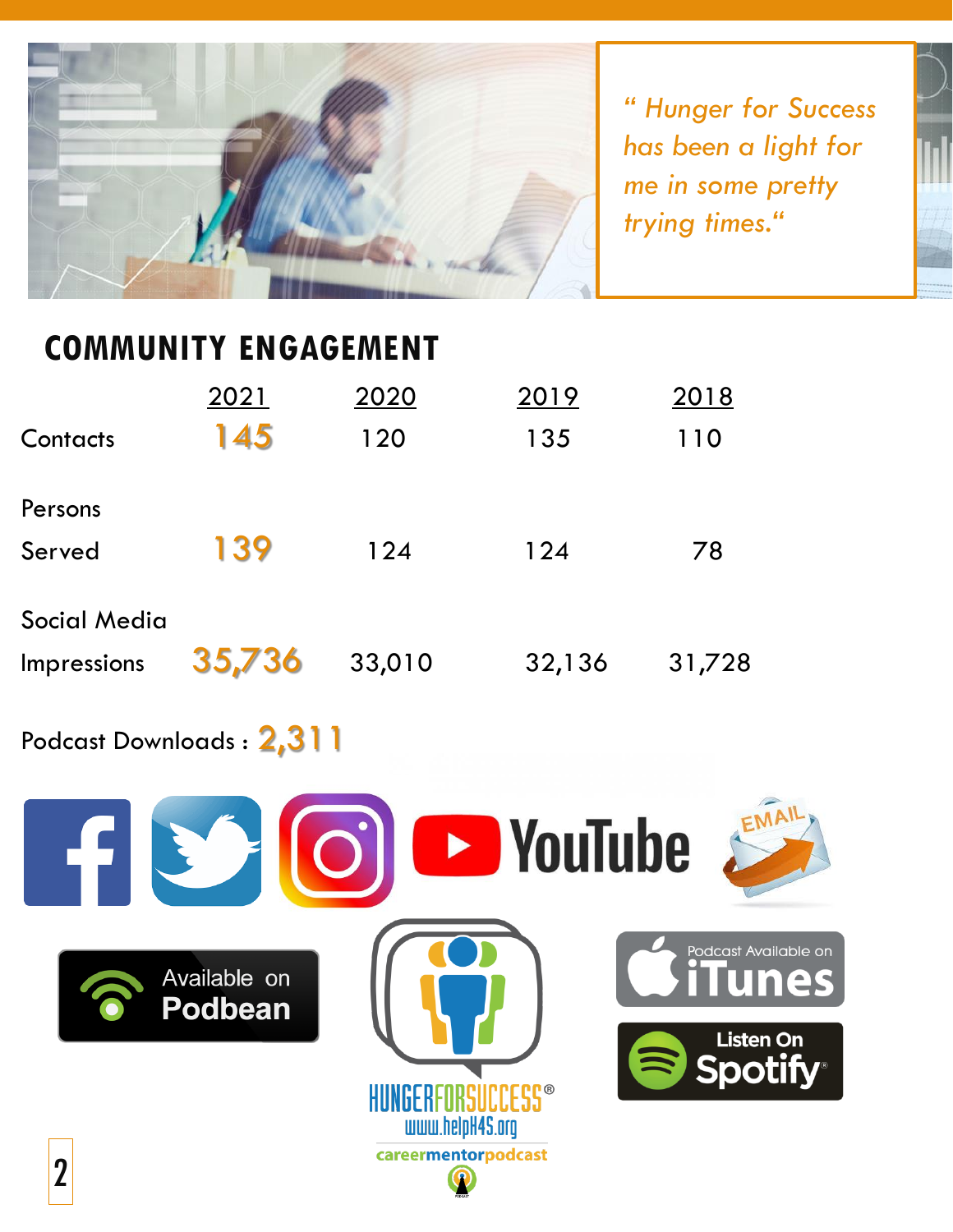## OUR FINANCIALS

HUNGER FOR SUCCESS COMPARATIVE STATEMENT OF ACTIVITIES FOR THE TWELVE MONTHS ENDED DECEMBER 31, 2021 AND 2020

|                                | $31 - DEC - 21$ | 31-DEC-20 |
|--------------------------------|-----------------|-----------|
| <b>REVENUE</b>                 |                 |           |
| <b>CORPORATE DONATIONS</b>     | 46              | 1,541     |
| <b>FEE FOR SERVICE</b>         | 4,072           | 8,075     |
| <b>GRANTS AND FOUNDATIONS</b>  | 20,000          | 25,000    |
| <b>INDIVIDUAL DONATIONS</b>    | 1,033           | 1,272     |
| <b>INTEREST EARNED</b>         | $\overline{1}$  | 4         |
| <b>TOTAL REVENUE</b>           | \$25,158        | \$35,892  |
| <b>EXPENSES</b>                |                 |           |
| <b>ADMINISTRATIVE EXPENSES</b> | 2,576           | 2,484     |
| <b>FUNDRAISING EXPENSES</b>    | 1,560           | 1,454     |
| <b>MARKETING EXPENSES</b>      | 1,278           | 663       |
| <b>PROGRAM EXPENSES</b>        | 14,232          | 19,347    |
| <b>TOTAL EXPENSES</b>          | \$19,646        | \$23,948  |
| <b>CHANGE IN NET ASSETS</b>    | \$5,521         | \$11,948  |